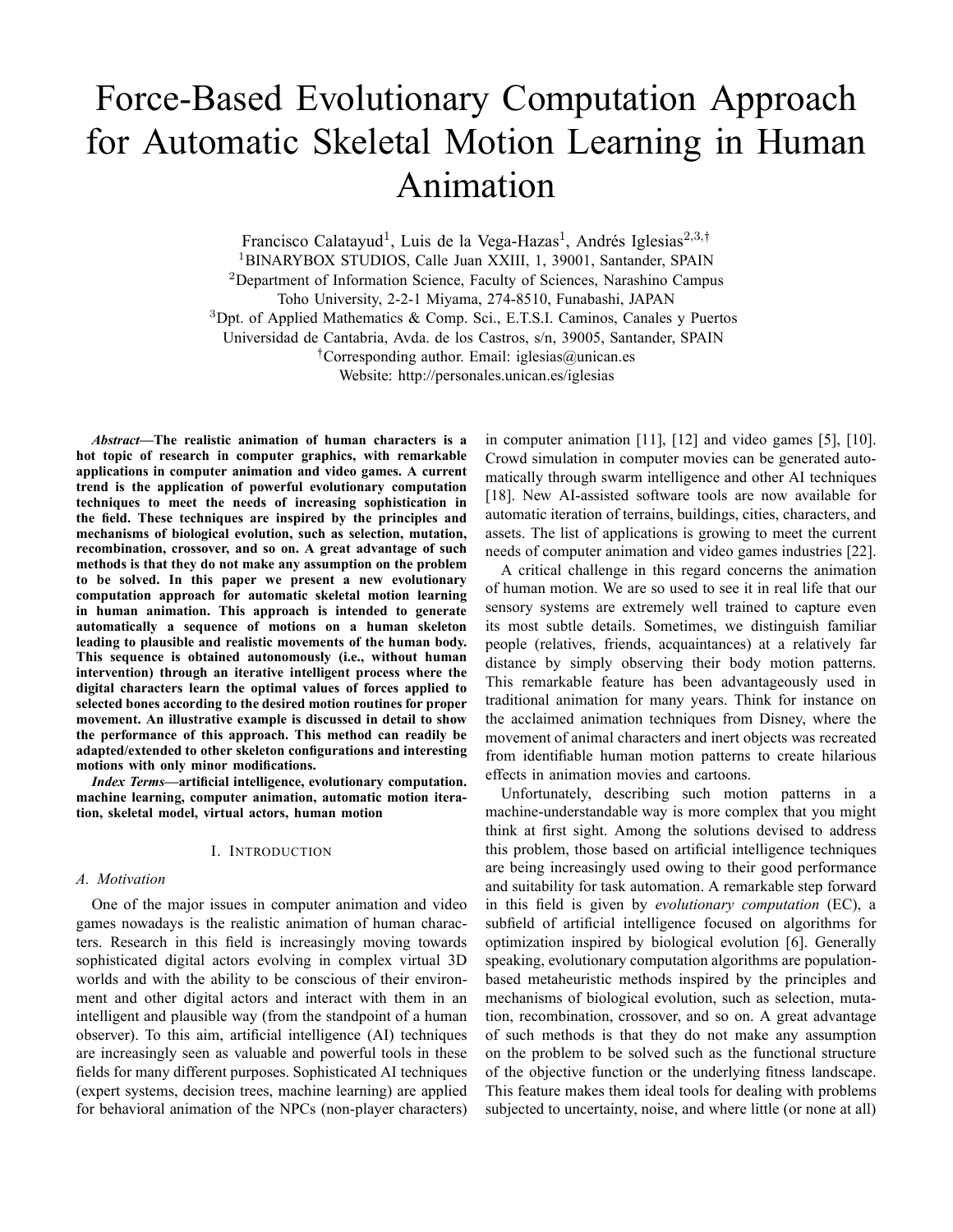information about the problem is available.

## *B. Aims and structure of the paper*

In this context, the present paper introduces a new evolutionary computation approach for automatic skeletal motion learning in human animation. The ultimate goal of our proposal at large is to develop an artificial intelligence engine for human motion that can be seamlessly embedded into software packages for computer animation and video games. Ideally, this engine (currently at initial stages of the process) should be able to generate *automatically* and *autonomously* (i.e., without human intervention) a sequence of motions on a human skeleton leading to plausible and realistic movements of the human body.

Obviously, this objective is too ambitious and general to be fully addressed here. Yet, this paper is a significant first step in this process. It focuses on one of the major components of our ongoing AI engine: the evolutionary computation kernel. In particular, in this paper we introduce our evolutionary computation approach, which is described in detail in Section IV. Its performance is then discussed through its application to an illustrative and interesting problem: given an initial and a final pose, we seek to apply our EC approach to allow a physics-driven skeleton learn autonomously how to reach the final pose from the initial one. In our example, we consider a set of identical physics-driven skeletons seated on the ground (initial pose). The method applies forces on selected bones to obtain a stable final pose where all skeletons are standing, getting firmly into a stable upright position on their feet (final pose). Such forces are modulated by a set of evolutionary operators carefully chosen so as to make the digital characters learn to stand up by themselves.

The structure of this paper is as follows: in Sect. II we describe briefly some previous work in the field. Our skeletal model is explained in detail in Sect. III. Then, our evolutionary computation approach is presented through an in-depth discussion of its main evolutionary operators in Sect. IV. Our experimental results are reported in Section V. The paper closes with the main conclusions and some hints about future work in the field.

## II. PREVIOUS WORK

#### *A. EC for computer modeling and animation*

Evolutionary computation became popular to the computer graphics community during the 90s, thanks to the seminal work of Karl Sims by applying genetic algorithms for the creation and modeling of new creatures both in shape and in behavior [19], [20]. About the same period, application of evolutionary design principles was reported for urban planning and architecture [1], [7], [21]. It was followed in the next decade by the "modeling by examples" paradigm, a datadriven approach for constructing new 3D models by assembling parts from previously existing ones [8]. The already constructed objects are stored in a large database of 3D meshes. The design task is fully controlled by the user, who selects the parts of interest from the 3D meshes through intelligent

scissoring, and composes all pieces together in different ways to form new objects. Other approaches to support creative discovery in 3D modeling can be found in [2], [3] and the very nice references within. We also remark the excellent contribution on evolutionary design in [23].

Regarding human animation, genetic algorithms have been used for optimizing character gaze behavior animation based on the preference of viewers about where and how to gaze without the need to manually set the gaze control parameters [13]. Kernel-based approaches such as radial basis functions (RBF) and Gaussian processes (GP) have been proposed for blending different types of locomotion [14]–[17]. Neural networks are applied for character control in [9] through a real-time character control mechanism using a novel neural network architecture called phase-functioned neural network. The system can automatically produce motions where the character adapts to different geometric environments such as walking and running over rough terrain, climbing over large rocks, jumping over obstacles, and crouching under low ceilings.

## *B. EC for video games*

Advanced AI has also been applied to video games. In *The Division's* game the player motion is automated, leaving the player extra time to focus on more important actions such as shooting. In *The Witness*, the AI helps the player solve some nasty problems such as getting caught on edges or tapped in walls. The *AI Director* of the two *Left 4 Dead* games has been used to created more realistic player experiences, such as the simulation of crowds where all characters behave differently. In other cases, the AI is used to learn from the player, like in *Forza* series, where a neural network was used to watch the human player in action and learn by imitation.

Regarding the evolutionary approaches for video games, *City Conquest* uses a genetic algorithm during the design process to identify dominant strategies and evolve the game design, even before it is released. In *Darwin's Nightmare* game, evolutionary computation is applied to drive the exploration of a large combinatorial space defining the behavior and appearance of enemy crafts. Also, particle swarm optimization has been applied to the problems of pathfinding and action planning in video games [4].

## III. THE SKELETAL MODEL

In this paper, the human character animation is performed at the skeleton level. Therefore, it is convenient to introduce some basic definitions and notation for a proper representation and better understanding of the whole process. We remark however that the basis and notation given here do not necessarily match those commonly found in anatomical studies and medical treatises or even in other computer animation settings. In general, the definitions in this paper are simplified versions of the real-world models, as we focus only in some specific aspects required for our purposes while neglecting others for the sake of simplicity. In this sense, all statements onwards apply only to our simplified skeletal model.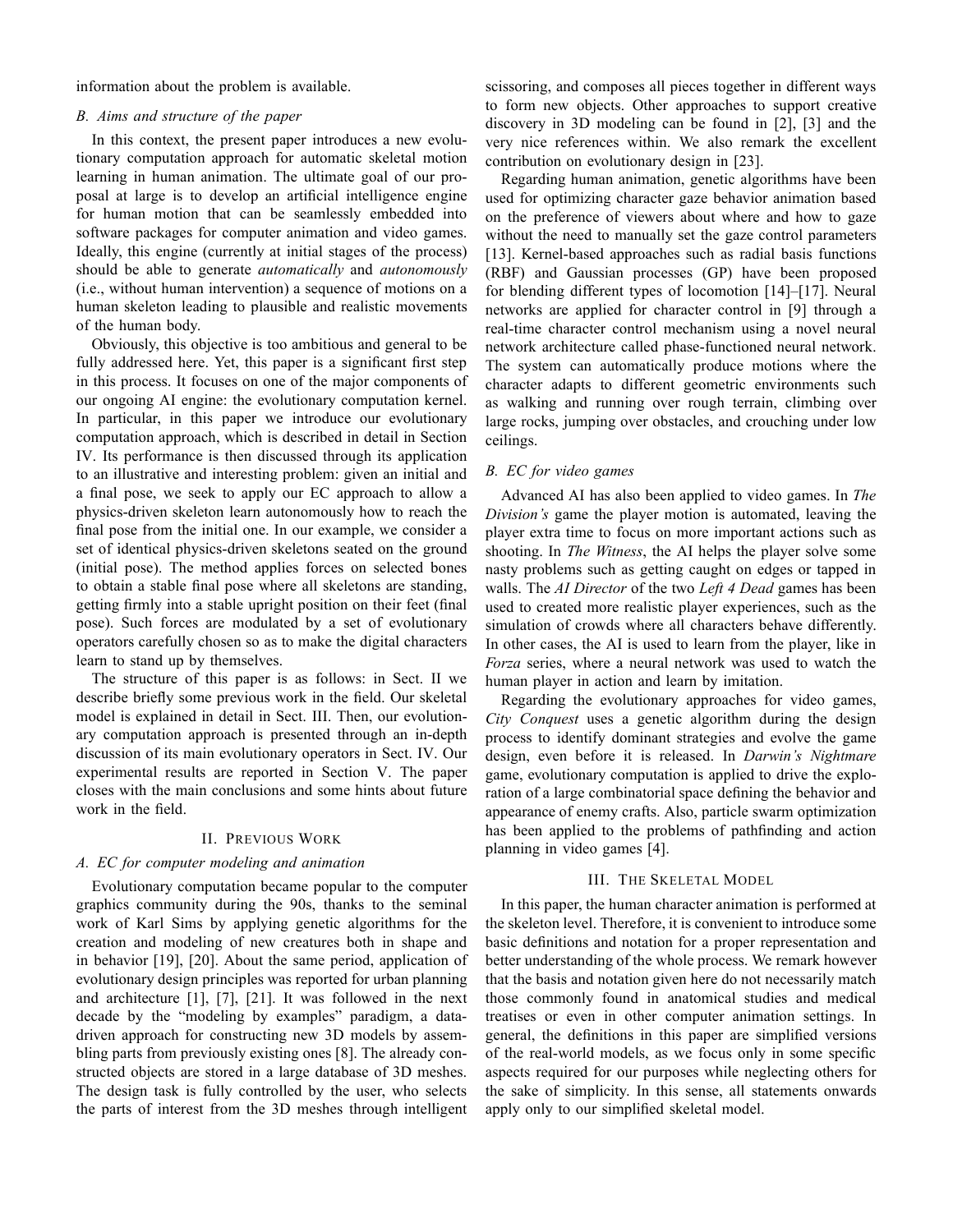## *A. Basic definitions and notation*

In this paper we consider a collection of  $\eta$  human virtual actors  $\{\mathcal{A}_i\}_{i=1,\dots,n}$ . The physical structure of each virtual character  $A_i$  is described by a skeletal model  $\Lambda_i$ , which provides the geometric rigid structure of the virtual body much like its real-world counterpart actually does. The skeleton  $\Lambda_i$  consists of two components: a collection of bones and a collection of joints. For each  $\Lambda_i$  the set of bones, denoted as  $\Theta_i$ , consists of  $\lambda_i$  bones  $\Theta_i = {\beta_i^i}_{j=1,\dots,\lambda_i}$ , while the set of joints  $\Xi_i$  consists of all joints  $\{\xi_{k,l}^i\}_{k,l}$  connecting bones  $\beta_k^i$  and  $\beta_l^i$ . The joints provide a natural representation for the constraints of different parts of the virtual body by a proper selection of the kind of deformations allowed and their degrees of freedom (DOFs). In this sense, they play a quite similar role to the real-world human body joints in which they are originally based on.

To form a skeleton, the bones must be connected. A natural way to do so is to use a hierarchy, where each bone belongs to a parent and can have one or several children connected to it. For human body representation, we use a hierarchical tree in which the primary bone, called the root bone and represented onwards as  $\beta_1^i$ , is located in a central part of the body, generally the spine. All other bones  $\beta_j^i$   $(j > 1)$  are children of this root bone, either directly (first level) or indirectly (higher levels) via other intermediate bones  $\beta_k^i$ , which are children of the root bone (and possibly of other bones as well) and parents of this bone (and possibly of others too). In this way, for any given bone  $\beta_j^i$  we can define two types of sequences of bones: the forward (or outer) sequences, denoted by  $\{\phi_F(\beta_j^i)\}_p$  and given by all bones that are children of  $\beta_j^i$  and connected by joints continuously, and the backward (or inner) sequences, denoted by  $\{\varphi_B(\beta_j^i)\}_q$  and given by all bones connecting  $\beta_j^i$  with the root bone through joints in a continuous way. These sequences are important because affecting a bone  $\beta_j^i$ (for instance, by applying a force  $\mathcal F$ ) also affects all of its children, i.e. all bones in any forward sequence  $\phi_p(\beta_j^i)$ , while the bones in the backward sequence  $\varphi_q(\beta_j^i)$  are not affected by  $F$ . Although this is somehow opposed to what happens in real life, this assumption simplifies the model and reduces its computational load.

## *B. Our prototypical skeletal model*

Figure 1 shows the prototypical skeletal model for human actors used in this paper. The figure is organized in two parts, displaying the set of bones (left) and the set of joints (right), respectively. As the reader can see, we consider a very basic and simple (yet good enough for the purposes of this paper) skeleton, comprised of 20 interconnected bones and 16 joints, fully reported in Table I. The initial 'L' and 'R' letters followed with a hyphen stand for left and right, respectively. Figure 2 shows the top-down hierarchical tree of all bones of our skeleton model. It consists of a undirected graph where nodes of the tree represent the bones, which are connected by edges. As shown in the figures, the tree starts with the root bone at the top of the hierarchy. From it, there are five different

TABLE I: List of bones and joints of the skeletal model used in this paper.

| <b>Bones</b>   |                | Joints.       |                |
|----------------|----------------|---------------|----------------|
| 1. Spine1      | 11. L-Foot     | 1. Spine1     | 11. R-Shoulder |
| 2. Spine2      | 12. R-Clavicle | 2. Spine2     | 12. R-Elbow    |
| 3. Spine3      | 13. R-UpperArm | 3. Spine3     | 13. R-Wrist    |
| 4. L-Clavicle  | 14. R-LowerArm | 4. Neck       | $14. R-Hip$    |
| 5. L-UpperArm  | 15. R-Hand     | 5. L-Shoulder | 15. R-Knee     |
| 6. L-LowerArm  | 16. R-Hip      | 6. L-Elbow    | 16. R-Ankle    |
| 7. L-Hand      | 17. R-UpperLeg | 7. L-Wrist    |                |
| $8. L-Hip$     | 18. R-LowerLeg | $8. L-Hip$    |                |
| 9. L-UpperLeg  | 19. R-Foot     | 9. L-Knee     |                |
| 10. L-LowerLeg | 20. Head       | 10. L-Ankle   |                |

sequences of connected bones going down until terminal nodes (feet, hands and head) are found.

## IV. THE METHOD

Our method is a population-based evolutionary computation approach that operates on an initial population of skeletons  $\{\mathbf{\Lambda}_i\}_{i=1,...,n}$  all lying on the floor and then moving to get seated. This initial movement is identical for all skeletons and has been pre-processed and then stored, so it is not affected by our approach. The method starts when all skeletons are seated on the floor and works in an iterative fashion. At initial time of each iteration  $\nu$ , a force vector  $[\nu]$   $\mathcal{F} = \{ [\nu]$   $\mathcal{F}_1, \ldots, [\nu]$   $\mathcal{F}_{\eta} \}$  is applied, where  $[\nu]$ .) is used to indicate the iteration and each force  $[\nu]$   $\mathcal{F}_i$  is applied on skeleton  $[\nu]$   $\Lambda_i$ . At its turn,  $[\nu]$   $\mathcal{F}_i$  =  $\left\{\begin{bmatrix} [\nu]\mathcal{F}_{i,j} \end{bmatrix}\right\}_{j=1,...,\lambda_i}$ , where force  $[\nu]\mathcal{F}_{i,j}(t)$  is applied on bone  $\beta_j^i$  at instance time  $\tau$  of iteration  $\nu$ . This force takes the form of an impulsive force consisting of a burst of  $\chi$  forces  $\{\zeta_{i,j}^{\kappa}\}_{\kappa=1,\ldots,\chi}$ applied sequentially at times  $\tau + \kappa \Delta t$ . Mathematically, it means that:

$$
[\nu] \mathcal{F}_{i,j}(t) = \sum_{\kappa=1}^{\chi} [\nu] \zeta_{i,j}^{\kappa} \delta_{\mathbf{T}}(\tau + \kappa \Delta t)
$$
 (1)

where  $\delta(.)$  is the Dirac delta function and T is the vector of time impulses of the force. For simplicity, in this paper we assume that  $\lambda_i = \lambda$ ,  $\forall i$ . We also assume that all forces in our method are exerted vertically upwards except for gravity, which works in the opposite direction. As a result of the action of these forces, the skeletons move for a while until reaching a stable position (in our case, until all skeletons keep fully static for 5 seconds). Once the steady-state is attained, the new skeleton configurations are evaluated and ranked according to a given fitness function. In this work, the fitness function  $\Psi$ is defined as the sum of three terms:

$$
[V] \Psi(\Lambda_i) = [V] \Psi_1(\Lambda_i) + [V] \Psi_2(\Lambda_i) + [V] \Psi_3(\Lambda_i)
$$

where each term evaluates a specific feature of the skeleton configuration. Assuming that the body is resting but stretched, for a skeleton to be standing it is required that:

- (1) the feet are firmly standing on the ground;
- (2) the hip should lie on the imaginary vertical axis  $Y$  that goes upwards from the feet to the head and at a distance from the ground given by the length of the skeleton from the foot base to the hip;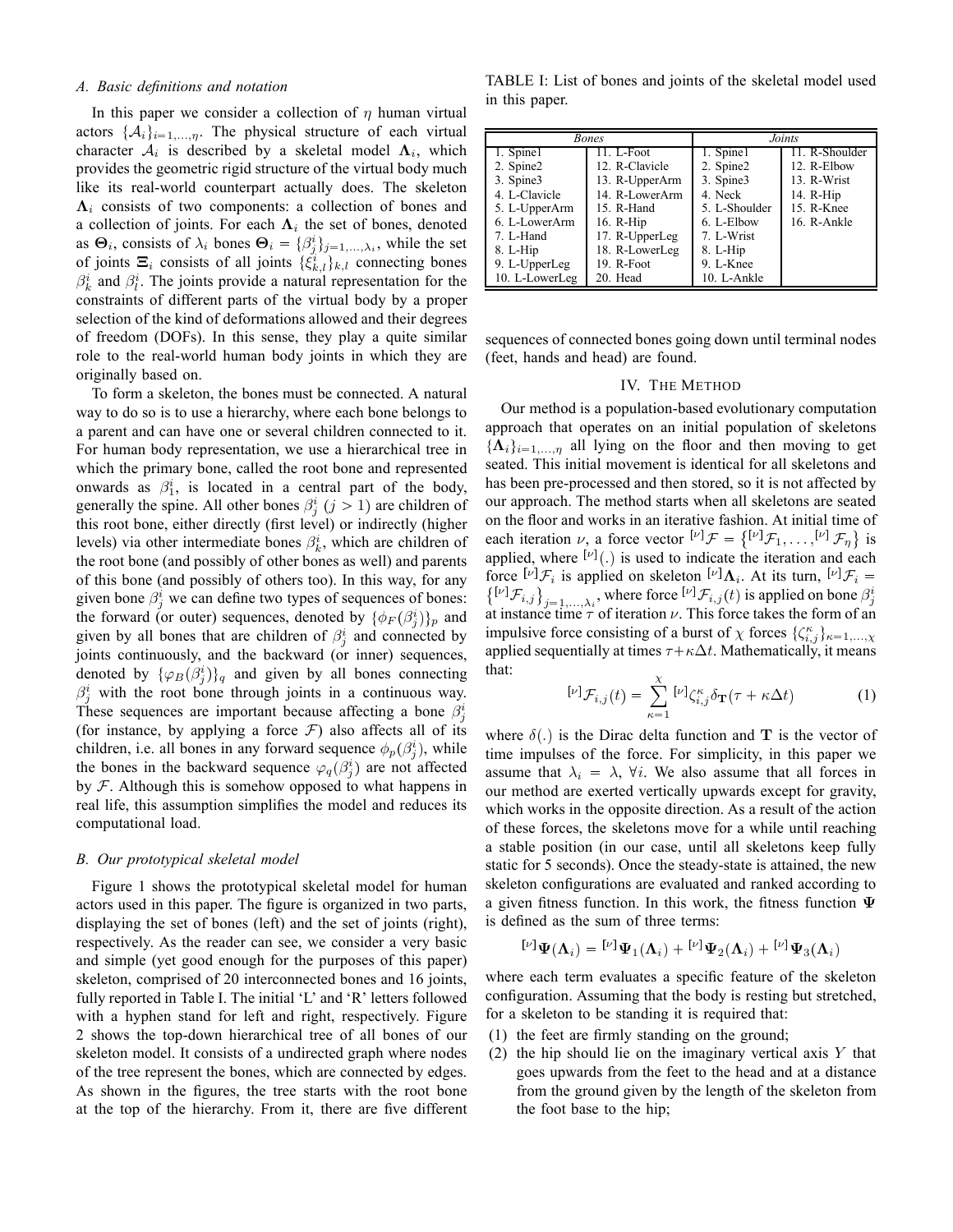

Fig. 1: Skeletal model used in this paper: (left) bones; (right) joints.



Fig. 2: Skeleton represented by a top-down hierarchical tree.

(3) the axes of the head and the body are aligned so the center of the head lies on the vertical axis  $Y$  and with the same orientation, and the distance from the ground to the top of the head corresponds to the body height.

Functions  $\Psi_i$  are associated with the three conditions, respectively. We remark that conditions (1)-(3) are ideal and, hence, very difficult to replicate accurately. They are also unreasonable, as we expect different characters to stand up differently, similar to how human beings actually do. For these reasons, we allow a threshold error given by three imaginary boxes  ${B_i}_i$ .  $B_1$  is a 2D box on the ground marking the available area for feet placement, providing some flexibility on constraint (1) by allowing the feet to be placed freely within this area as long as they are stepping on the ground.  $B_2$  and  $B_3$  are volumetric boxes intended to provide some flexibility on the position and stance by allowing lateral and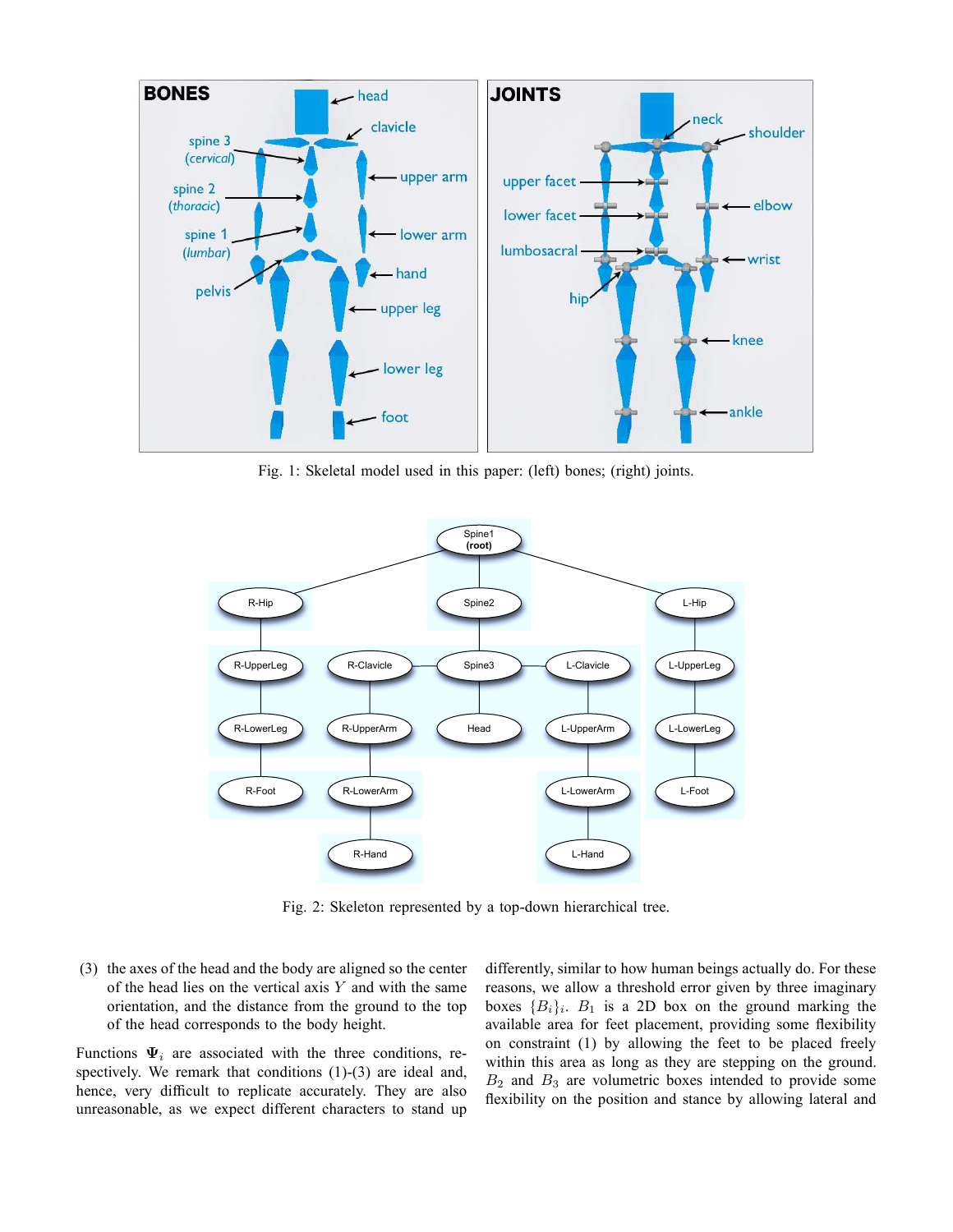vertical displacements of the hip and the head respectively, provided that such bones still keep inside their respective boxes. Mathematically, these functions are defined as:

$$
{}^{[\nu]}\Psi_1^i(\Lambda_i) = \mathcal{H}\left({}^{[\nu]}\beta_{11}^i \cup {}^{[\nu]}\beta_{19}^i, B_1\right) \tag{2}
$$

$$
{}^{[\nu]}\Psi_2^i(\Lambda_i) = d_2\left(\gamma\left({}^{[\nu]}\beta_8^i \cup {}^{[\nu]}\beta_{16}^i\right), \gamma(B_2)\right) \tag{3}
$$

$$
[\nu] \Psi_3^i(\Lambda_i) = d_2 \left( \gamma \left( [\nu] \beta_{20}^i \right), \gamma(B_3) \right) \tag{4}
$$

where  $H$  is the Hausdorff distance between sets,  $d_2$  is the Euclidean distance,  $\gamma$  computes the 3D geometrical center of a set, and  $\cup$  is the set union operator.

The ranked skeletons are sorted in increasing order and stored in a list L, whose first and last elements correspond to the best and worst values in current iteration  $\nu$ , denoted as  $[\nu]$   $\Lambda^*$  and  $[\nu]$   $\Lambda_*$  respectively. Improvement over time is achieved by applying three evolutionary operators: selection, reproduction, and mutation. Similar to genetic algorithms and other evolutionary methods, the selection operator, denoted as  $\odot$ , is used to promote the best individuals according to the Darwinian survival of the fittest. In our method, we consider *elitism* so that the best solutions from the current iteration are transferred directly to the next iteration without further modification. We also consider a monoparental reproduction operator denoted as  $\bowtie$  and based on *cloning*, where the best individual is cloned (i.e., copied identically) so that further operators are applied on the clones while preserving the original individual for elitism. The clones undergo mutation under the action of an mutation operator  $\otimes$  that applies Gaussian white noise additive perturbations on  $[\nu]$   $\mathcal{F}_{i,j}$ . This procedure is repeated iteratively until  $[\nu] \Psi(\Lambda_i) = 0$ ,  $\forall i$ , meaning that all skeletons in our population hold our constraints according to Eqs.  $(3)-(4)$ .

#### V. EXPERIMENTAL RESULTS

Figure 3 shows an illustrative example of our experimental results. In this experiment, we consider a set of 10 skeletons  $\{\mathbf{\Lambda}_k\}_{k=1,\ldots,10}$ , placed in a row and numbered from left to right. In this example the method is executed for 14 iterations, shown in sequence from top to bottom in Fig. 3. For each iteration, we show the final configuration of the skeletons along with the three boxes  $B_i$  described in previous section. As mentioned above, our starting point consists of the skeletons seated on the ground (initial pose). Then, we consider an initial population of forces  $\left[0\right]$   $\mathcal{F}_i$  applied on our skeletons. Since the skeletons are already seated, forces are applied only on the bones in the trunk (active bones) to capture better the real physics of the process. This means that  $\left[0\right] \mathcal{F}_i = \left\{\left[0\right] \mathcal{F}_{i,j}\right\}_{j \in \mathcal{A}_B}$  where  $\mathcal{A}_B$  is the list of indices for the active bones, given by:  $A_B = [1..7] \cup [12..15]$ , where [a..b] means all integer numbers between  $a$  and  $b$  (including  $a, b$  if they are integers). The forces are initially chosen randomly according to a uniform distribution within a feasible interval  $[\alpha_j, \beta_j]$  specific for each bone. Then, our method is applied iteratively so that the force values improve over time according to our fitness function.

TABLE II: Execution results for the example in Figure 3.

| $\overline{\nu}$ | $\lfloor \nu \rfloor \overline{\Lambda^*}$ | $\overline{\bowtie (\overset{\square}{\sqcup}}\Lambda_*)$ | $\overline{\odot}(\{\overline{[\nu]}\mathbf{A}_i\}_i)$ |
|------------------|--------------------------------------------|-----------------------------------------------------------|--------------------------------------------------------|
|                  |                                            |                                                           | 2, 3, 5, 6, 7, 8, 9, 10                                |
| 2                | 4                                          | 9                                                         | 1,2,3,5,6,7,8,10                                       |
| 3                | 9                                          | 4,10                                                      | 1,2,3,5,6,7,8                                          |
| 4                | 10                                         | 2.4.9                                                     | 1,3,5,6,7,8                                            |
| 5                | 10                                         | 2,3,4,9                                                   | 1,5,6,7,8                                              |
| 6                | 10                                         | 2,3,4,6,9                                                 | 1,5,7,8                                                |
| 7                | 10                                         | 2,3,4,5,6,9                                               | 1,7,8                                                  |
| 8                |                                            | 2,3,4,5,6,8,9,10                                          | 1,7                                                    |
| 9                | 9                                          | 2,3,4,5,6,7,8,10                                          |                                                        |
| 10               | 9                                          | 2,3,4,5,6,7,8,10                                          |                                                        |
| 11               |                                            | 2,3,4,5,6,7,8,9,10                                        |                                                        |
| 12               | 4                                          | 2,3,5,6,7,8,9,10                                          |                                                        |
| 13               | 9                                          | 1,2,3,4,5,6,7,8,10                                        |                                                        |
| 14               | 6                                          | 1,2,3,4,5,7,8,9,10                                        |                                                        |

We have applied a color code to the skeletons in Fig. 3 for easier identification and better understanding of the iterative process. At each iteration  $\nu$ , the best individual of the population,  $[\nu]$   $\Lambda^*$ , is displayed in red. The corresponding indices are indicated in second column of Table II. Similarly, the individuals with the worst fitness value are displayed in green. They are then subjected to cloning and mutation and included in the list  $\bowtie$  ( $\left[\nu\right]$   $\Lambda$ <sub>\*</sub>) (third column of Table II). Finally, the rest of individuals are selected for elitism and transferred to the next iteration without further mutation. They are displayed in blue, and form the set  $\odot (\lbrace \begin{bmatrix} \nu \end{bmatrix} \Lambda_i \rbrace_i)$  (fourth column of Table II).

As shown in the figure, at the initial iterations almost all skeletons fail to get the final pose. In this particular example, the first skeleton successfully reaches the target pose and it becomes the global best (in red). We remark, however, that this is not usually the case. Instead, some initial iterations are generally required to get the first successful result (about 90% of cases). After ranking, the worst solution (corresponding to  $i = 4$  and displayed in green) is replaced by a clone of the best,  $\bowtie$  ([1]  $\Lambda_1$ ) and then mutated  $\otimes \bowtie$  $([1]\Lambda_1)$ . Then, the process is restarted again for  $\nu = 2$  and so on. The full process is summarized in Table II. The table reports (in columns): the iteration number  $\nu$ , the index of the global best for this iteration  $\lbrack \nu \rbrack \Lambda^*$ , the indices of the skeletons to be replaced by clones of the best and then mutated  $\bowtie$  ( $\left[\nu\right]$   $\Lambda$ <sub>\*</sub>), and the indices of the skeletons passed to the next iteration without further modification (except the best),  $\odot (\{^{[\nu]}\Lambda_i\}_i)$ . As the reader can see, the number of cloned and mutated individuals (in green) increases with the iterations, as this is the driving force for enhancement. Simultaneously, the number of individuals selected for elitism (in blue) decreases, as a result of the other individuals in the population are improving, so those selected are no longer good enough for elitism and must be mutated to further improve their fitness. The application of these evolutionary operators leads to improvement over the time until all skeletons finally reach the target pose. Final results of this simulation example (reached for iteration  $\nu = 14$ ) are highlighted in bold in Table II. The corresponding graphical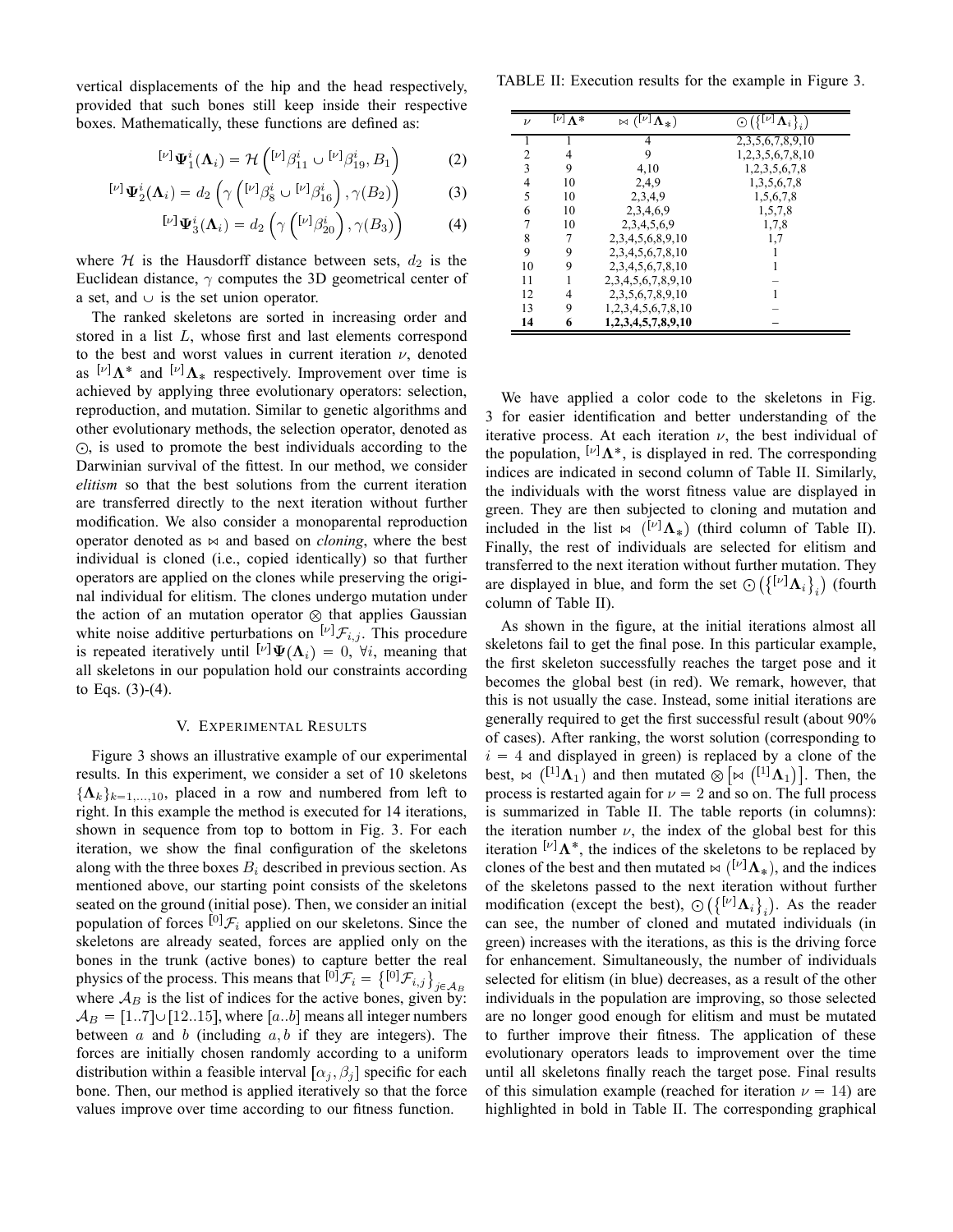

Fig. 3: Example of execution for 10 skeletons: (top-bottom) iterations 1–7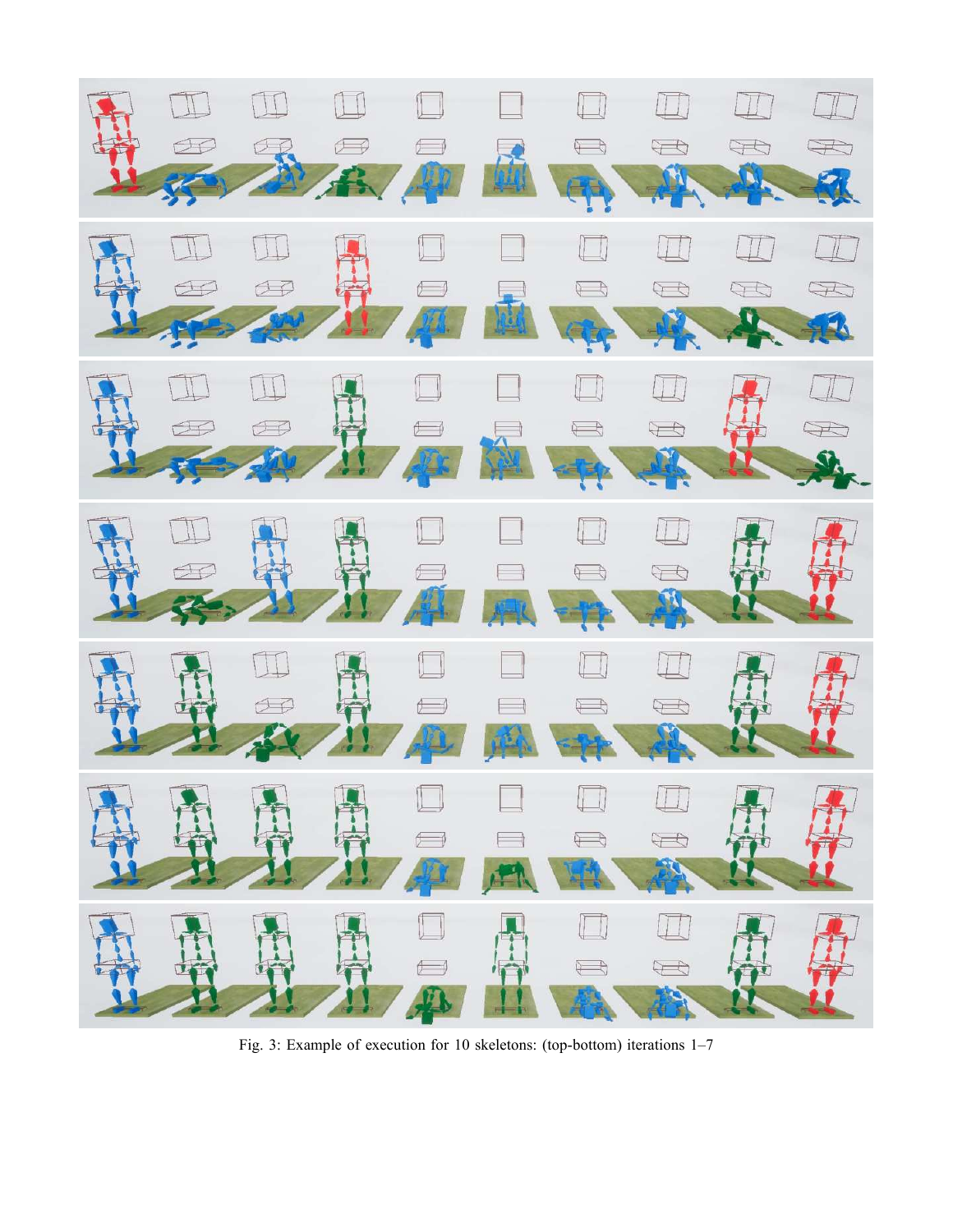

Fig. 3: *(cont'd)* Example of execution for 10 skeletons: (top-bottom) iterations 8–14

output for this iteration is depicted as the final picture in Figure 3. It shows that all skeletons are properly standing after 14 iterations. Although only one example is discussed here, we

performed several executions for this problem, all successful in less than 40 iterations.

Regarding the implementation issues, all the computational